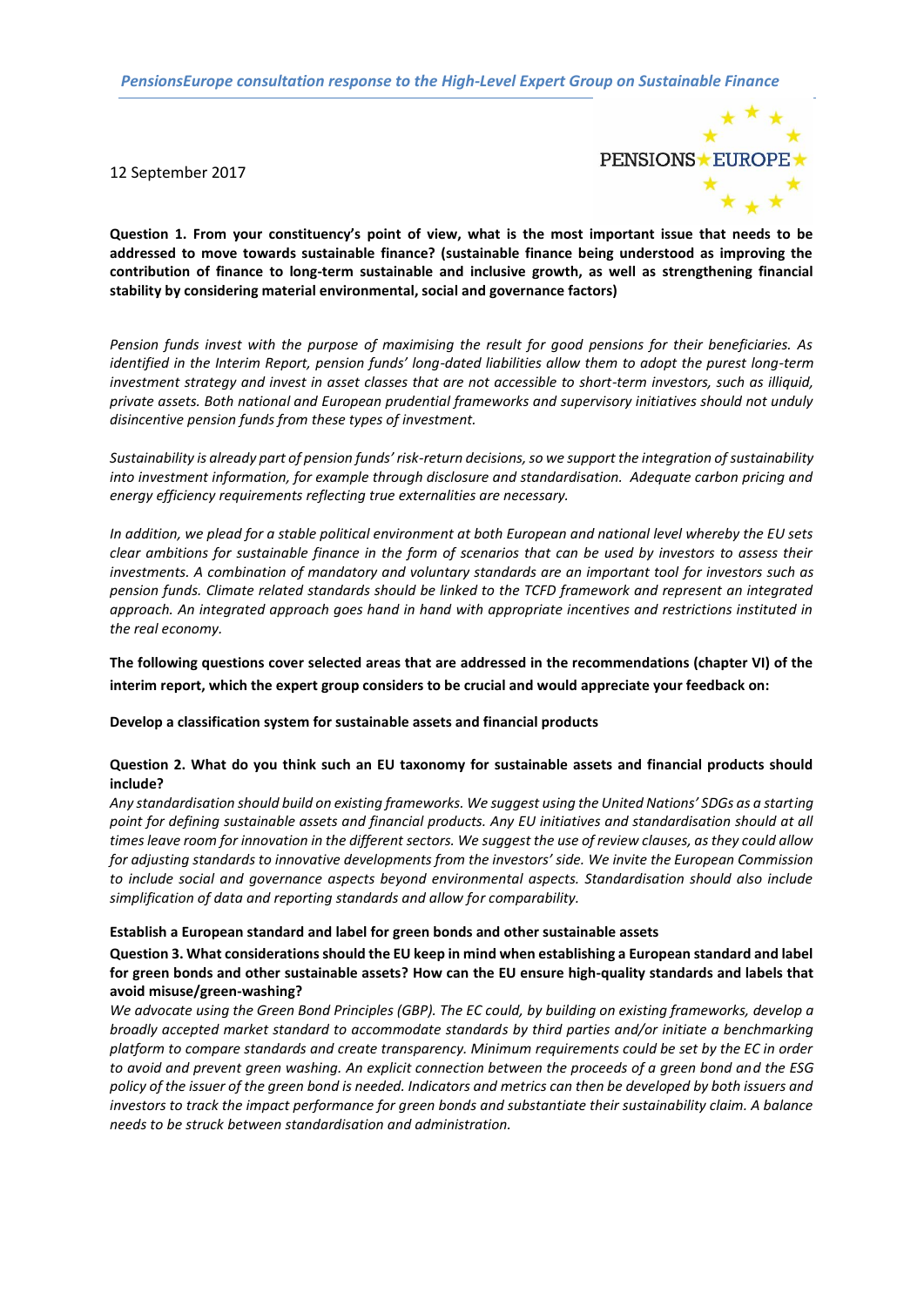# **Create "Sustainable Infrastructure Europe" to channel finance into sustainable projects**

## **Question 4. What key services do you think an entity like "Sustainable Infrastructure Europe" should provide, more specifically in terms of advisory services and connecting public authorities with private investors?**

*The most important issues for infrastructure projects are predictability, a reliable legal framework, procedures and permits as well as political stability. The concept of and standard contracts for Public Private Partnerships (PPP), combining public interests and funding with market discipline is key to successful infrastructure investments (see the example of the UK). This concept should be promoted among Member States. Using one contract across all PPP structured projects all over Europe will materially lower costs and increase quality. The EC could be a facilitator, guaranteeing long term predictable cash flows, taking away barriers and mitigating risks through labelling and standardisation. Matchmaking is less prevalent, we would rather advise to build on the existing EIAH used by the EIB and its local offices.* 

# **The report also touches upon areas for further analysis. The following questions focus on a selection of these, which the group would appreciate your feedback on:**

## **Mismatched time horizons and short-termism versus long-term orientation**

**Question 5. It is frequently stated that the inherent short-termism in finance, especially financial markets, represents a distraction from, or even obstacle to, a long-term orientation in economic decision-making, including investments that are essential for sustainability. Do you agree with this statement?**

- X Yes
- o No
- o Don't know / no opinion / not relevant

# **Question 5.1. If you agree with this statement, which sectors of the economy and financial system are particularly affected by the 'mismatch of time horizons'? What are possible measures to resolve or attenuate this conflict?**

*A balanced mix between actors with a shorter horizon (to offer liquidity and price discovery) and actors with a longer horizon, such as pension funds, is needed. Large collectives can help to guarantee long term sustainable investments. Having a long investment horizon allows pension funds to invest in asset classes that are not accessible to short-term investors, such as illiquid, private assets. In addition to higher expected returns as well as potentially lower risks, these investments make a significant contribution to the European economy. Most affected by the mismatch are transition-based investments. Policy horizons should be longer, to avoid unintended consequences of prudential regulation and leave enough room for investments in illiquid assets. We furthermore plead to integrate the ICGN mandate models. Furthermore, we value the comparability that is possible based on IFRS, as it is important for investment decision making.* 

#### **Governance of the investment and analyst community**

# **Question 6. What key levers do you think the EU could use to best align the investment and analyst community with long-term sustainability considerations in the real economy?**

*The EU should state and formulate a clear ambition on sustainability including environmental, social and governance standards. This should be flanked by an increased transparency on the sustainability goals of companies. Creating long term value should become part of the DNA of the European economy. Companies and businesses need incentives to implement a comprehensive ESG policy affecting economic and financial decisionmaking. Remuneration in companies should focus on the creation of real value. An idea could be to include education and knowledge about ESG into the fit and proper requirements of board members. Standardisation about reporting and better checks and balances would be helpful in this respect. In addition carbon pricing and the elimination of subsidies for fossil fuels are necessary in order to drive the transition needed.* 

# **A strong pipeline of sustainable projects for investment**

# **Question 7. How can the EU best create a strong and visible pipeline of sustainable investment projects ready for investment at scale?**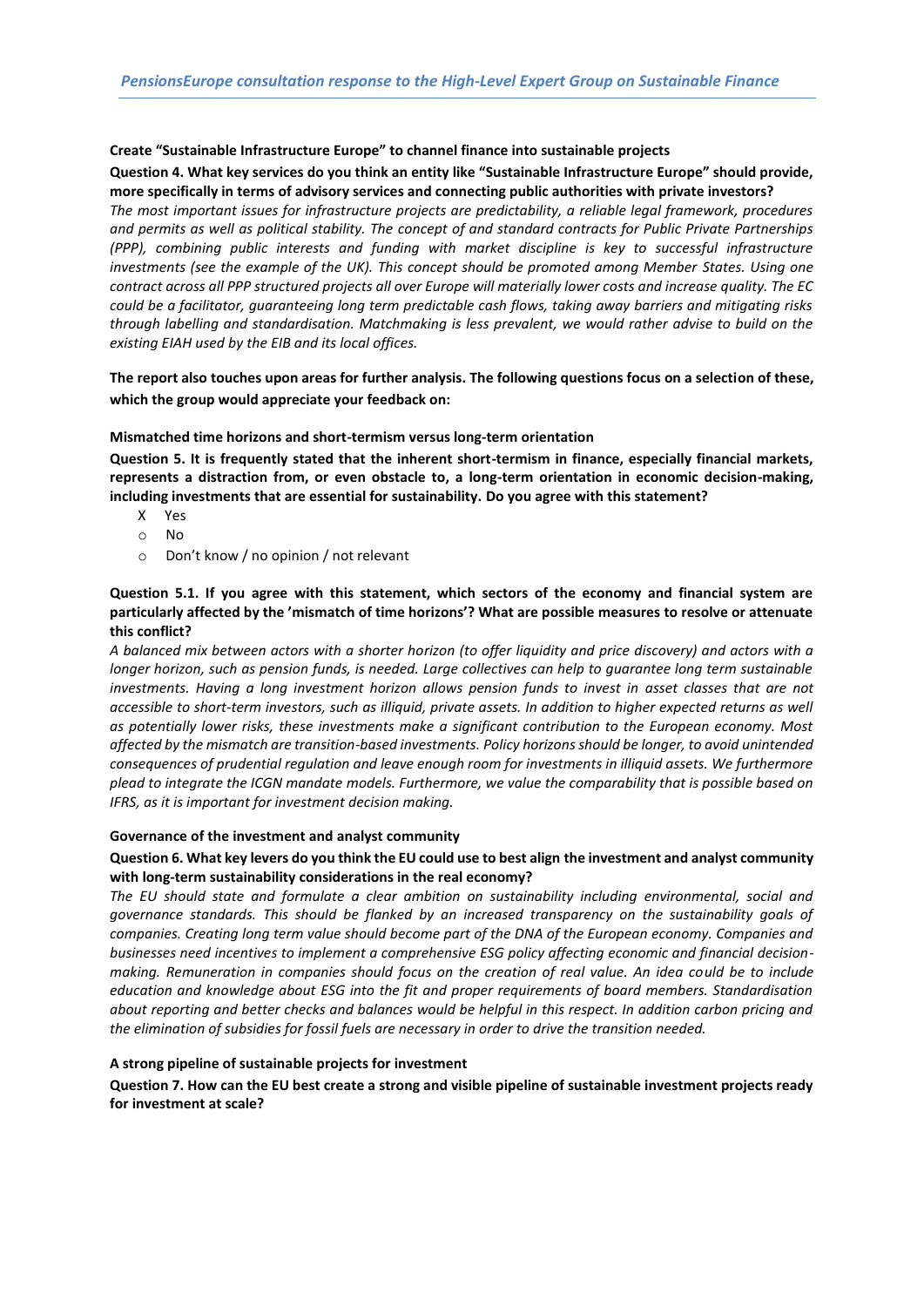*The EU should provide for long term targets for energy, transport and set an ambitious framework in order to contribute to the Paris agreement. National investment plans could include ESG criteria and thus be multipliers of an EU-wide ambition to be a frontrunner of sustainable finance. Building on existing efforts and experience of the European Commission and the EIB (e.g. EIPP) is important. National capital-raising plans could feed projects into the EIPP. The EU and the Member States should provide for a good investment climate, stable pricing/tariffing (on pricing and subsidies) and a stable policy framework in order to provide long term investors with certainty. Also a first-loss absorption mechanism should be provided at EU level for projects. Setting up aggregation mechanisms (i.e. investment platforms for the EFSI) and a bigger scale of projects by bundling and pooling investments are important for pension funds.* 

#### **Integrating sustainability and long-term perspectives into credit ratings**

# **Question 8. What are some of the most effective ways to encourage credit rating agencies to take into consideration ESG factors and/or long-term risk factors?**

Please choose 1 option from the list below:

- $\circ$  Create a European credit rating agency designed to track long-term sustainability risks
- o Require all credit rating agencies to disclose whether and how they consider TCFD-related information in their credit ratings
- o Require all credit rating agencies to include ESG factors as part of their rating
- o All of the above
- X Other

# **Question 8.1 Please specify what other ways you would deem most effective in encouraging credit rating agencies to take into consideration ESG and/or long-term risk factors.**

*Credit rating agencies should disclose whether and how they consider ESG factors in their ratings (and not be limited to the TCFD-recommendations).*

*We support the statement on ESG in credit ratings from the working group of the UNPRI principles. Being private entities, CRAs should be able to set their own methodologies, but at the same time they should disclose and be transparent about the risks that are being factored into the ratings. They should be more specific on ESG risks by sectors. Irresponsible behaviour increasingly leads to financial impact as more data become available and affect ratings. CRAs should be more specific on the timeframe for which they indicate the ratings.* 

#### **Role of banks**

## **Question 9. What would be the best way to involve banks more strongly on sustainability, particularly through long-term lending and project finance?**

*From the perspective of institutional investors, such as pension funds, it would be helpful if banks report how they use ESG-factors in their lending and investing activities. For instance through the recommendations made by the FSB TCFD. Banks' introduction of an ESG rating on their credit risk exposures (next to an internal P(d) and LGD rating) would in turn help institutional investors assess the contribution to their credit risks.* 

*Furthermore, securitisation is a risk-sharing technique that can help a bank attract funding and strengthen its capital ratios in a diversified way. Investors can benefit from the lending and servicing expertise of banks. Securitisation can be used for a variety of bank lending facilities: from loans to consumers and SMEs to large corporates and from car loans to trade finance and renewables financing. Benefits to society are funding, risk sharing and recycling of capital for the real economy, while avoiding pitfalls of the past. In short: through securitization deals between banks and institutional investors, institutional investors gain long-term exposure to – for example - the European project finance sector, including wind and solar projects, helping institutional investors to support green energy.*

*Regulators can build on STS (Simple, Transparent and Standardised) criteria and treatment to securitisations of project finance loans and other (currently not eligible loan categories) by promoting a concept of green securitisation.*

#### **Role of insurers**

**Question 10. What would be the best way to involve insurers more strongly on sustainability, particularly through long-term investment?**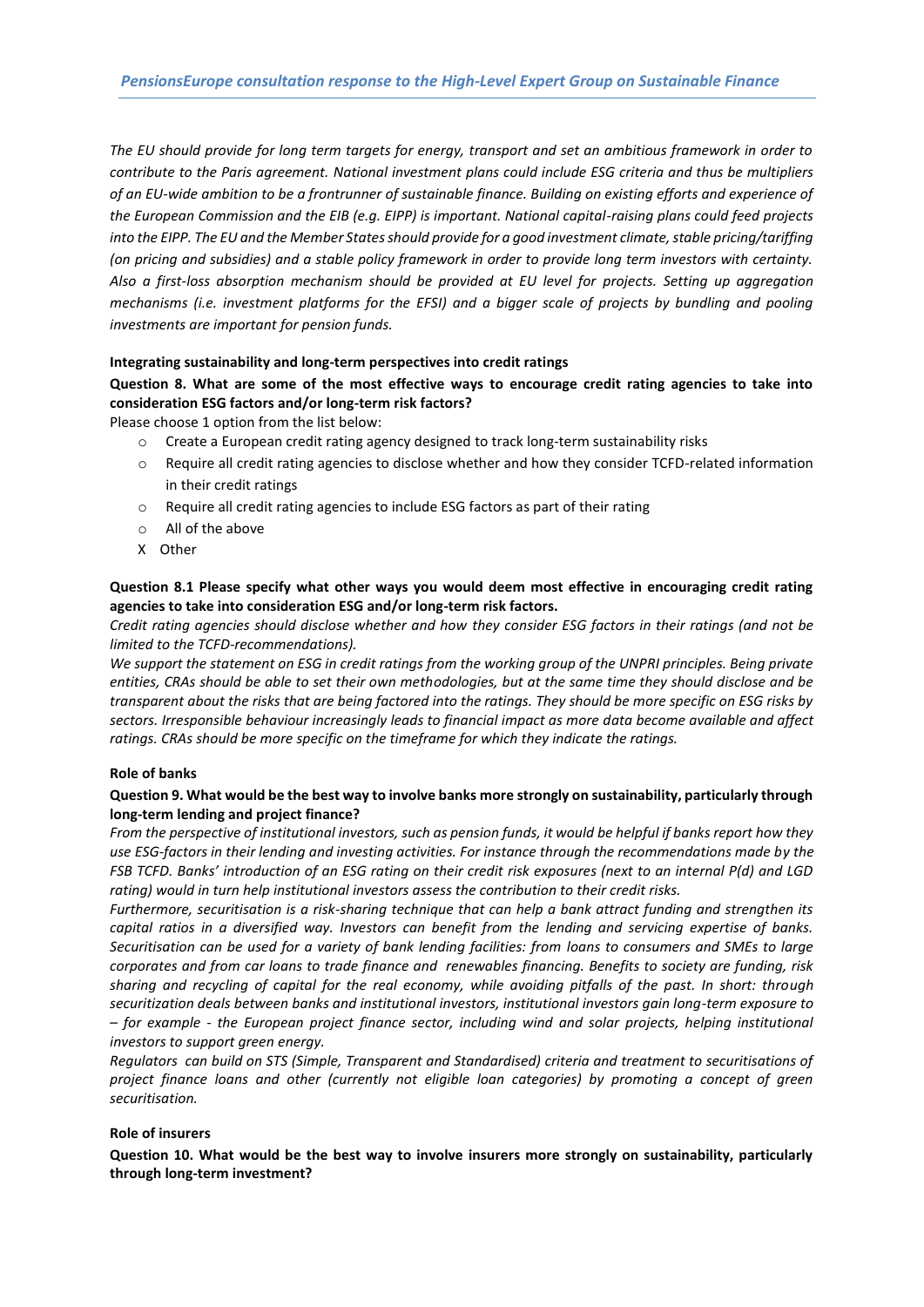#### No comment

#### **Social dimensions**

# **Question 11. What do you think should be the priority when mobilising private capital for social dimensions of sustainable development?**

For pension funds, social responsibility is at the core of their work. For that reason we endorse the statement that *the financial system needs to stimulate job creation and investment in Europe, as well as making the transition to long-term sustainable finance (long-term) and better development (inclusive growth).* 

*Besides financial stability, social stability needs to be recognised as a key systemic factor. Poor social protection, limited social inclusion and poor working conditions present societal risks that damage financial stability and the continuity of pension funds.* 

*In addition to climate change, mega-trend impacts such as automation, urbanisation and changing demographics on social dimensions such as employment rates and social exclusion create financial risks to the real economy and need to be addressed by sustainable finance solutions. As suggested, social bonds would provide this solution but we invite the group to consider more options.*

*We would invite HLEG to develop further recommendations on:*

- *Standards for the social dimensions of financial risks and opportunities (in line with the FSB Taskforce on Climate Related Financial Disclosures);*
- *Reflect on the possibility to develop social bonds or at least minimum requirements for social standards. For this, inspiration can be found in the way standardisation via the GBP helped develop the market for green bonds;*
- *Addressing the social dimensions of financial risks linked to existing proposals such as the Circular Economy Strategy; Innovation Union; Digital Single Market; Pillar of Social Rights; Skills agenda.*

### **Other**

# **Question 12. Do you have any comments on the policy recommendations or policy areas mentioned in the Interim Report but not mentioned in this survey?**

*EIOPA's IORP stress test should not cover ESG risks in the future. Currently, it would be hardly possible to define stress test parameters for assets managed under ESG criteria, which differ from the parameters used for conventionally managed assets. As the Interim Report rightly states, the quantification of scenarios and metrics would be very difficult or impossible. There is not enough sufficient high-quality data available and ESG criteria are often defined differently between pension funds. There is no clear picture in the scientific literature whether risks and returns of ESG portfolios are actually systematically different from those of conventionally managed portfolios. Any kind of quantification of certain environmental risk factors (such as risks resulting out of climate change) would be very difficult.*

*The HLEG recommends ESA's to increase their knowledge and expertise on sustainability within their current mandates. As a general remark, European pension funds do not have a harmonised prudential regime. They fall under the supervision of the national supervisory authorities. We believe it is necessary that both European and national supervisors start building up capacity and tools in order to be able to consider ESG factors in the future in financial supervision whilst striving for supervisory convergence.* 

**Question 13. In your view, is there any other area that the expert group should cover in their work?**